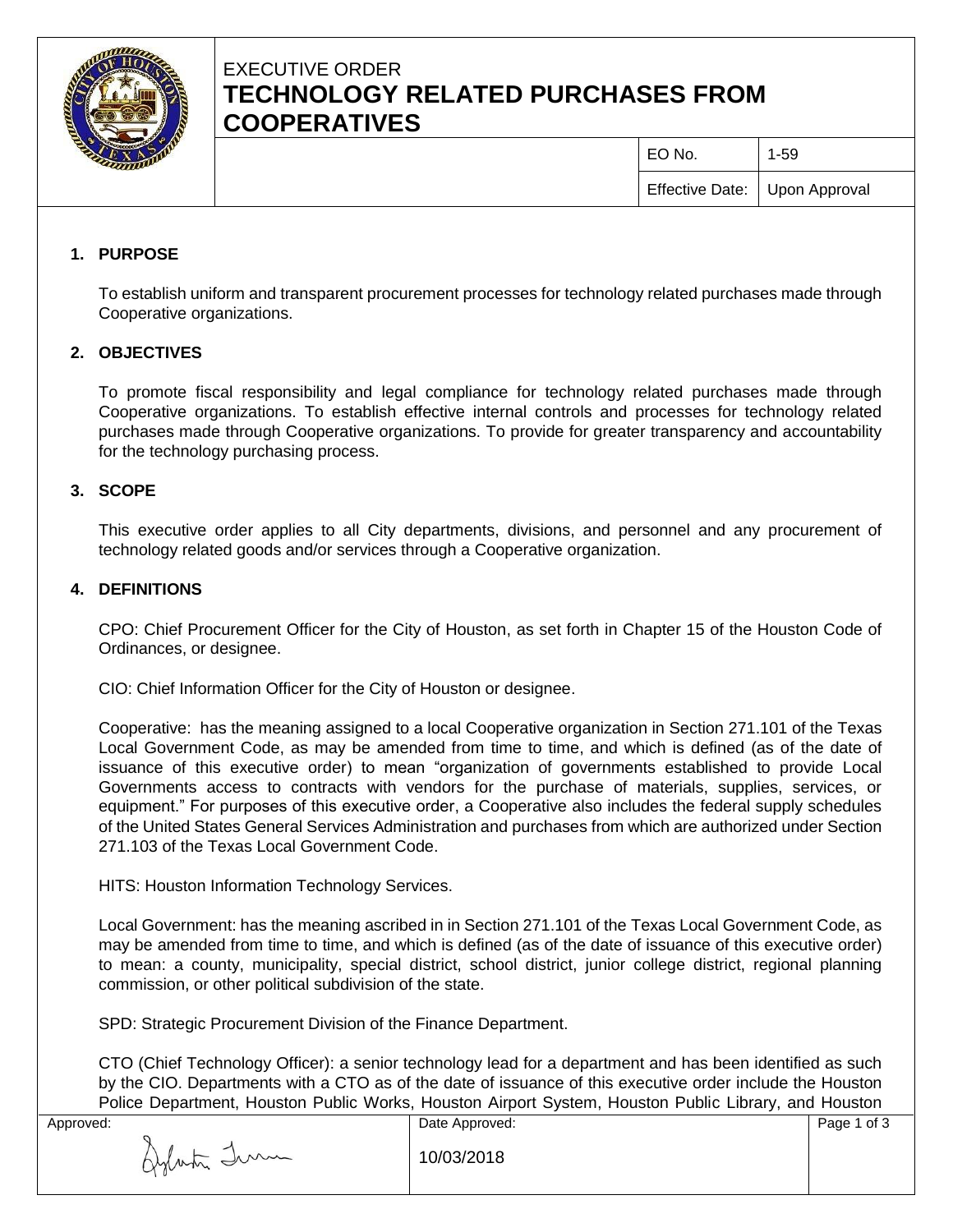#### Health Department.

Deputy CIO: reports directly to the CIO and provides technology support for his/her respective division and oversight for HITS supported departments.

Staff Augmentation: contract employees who support projects or regular operational needs; generally paid on a time and materials basis.

#### **5. GENERAL PROVISIONS**

- 5.1. All technology purchases through a Cooperative must be processed by SPD. No department other than SPD shall be permitted to issue a technology related purchase order through a Cooperative. Once the department requesting the purchase has submitted all documentation required by the CPO, to SPD, SPD shall process the purchase in five business days, provided, however, that at peak demand times of the year (such as end of the fiscal year), more time may be required.
- 5.2. All purchases from any Cooperative shall require the then current "Request to Purchase from Cooperative/ Interlocal" justification form attached to this executive order. The justification form shall contain sections to evidence the following verifications and reviews have occurred:
	- 5.2.1. Best value verification: The requesting department purchasing unit (DPU) will provide evidence of market research of pricing to ensure the City is receiving the best value.
	- 5.2.2. Review for compliance with standards and existing contracts: The department CTO or HITS Deputy CIO (or designee) shall review and approve the justification form prior to submission to CPO for approval. The purpose is to ensure that the goods and/or services are aligned with City technology standards to ensure compatibility and continuity of technology and are not duplicative of items already available through existing city contracts. The appropriate CTO or Deputy CIO shall have five business days to approve or reject the justification form, absent extenuating circumstances. The requesting department shall then forward the approved justification form to the CPO, who shall have the same number of days to review and approve or reject the justification form, beginning on the first business day of receipt.
- 5.3. Review of Staff Augmentation requests: Any department in need of Staff Augmentation should first seek to utilize existing department or citywide contracts (including the temporary services contract managed by the Human Resources Department). Staff Augmentation services may be obtained through a Cooperative when existing City contracts do not provide appropriate expertise for a specific project or scope of services.
	- 5.3.1 Any department that proposes to purchase Staff Augmentation services using a Cooperative, where the proposed period of Staff Augmentation services is expected to exceed three (3) months, or where the proposed Staff Augmentation services are to be provided by a company different from the company providing the product to be or currently installed, shall request approval from the CPO or designee.

The department shall submit a package to the CPO for approval with the following information:

- (1) the hourly rate fee schedule;
- (2) description of the proposed project with appropriate milestones (including the product to be installed, worked, created, or implemented);
- (3) the proposed duration and estimated costs;
- (4) name of proposed individual(s) if known;